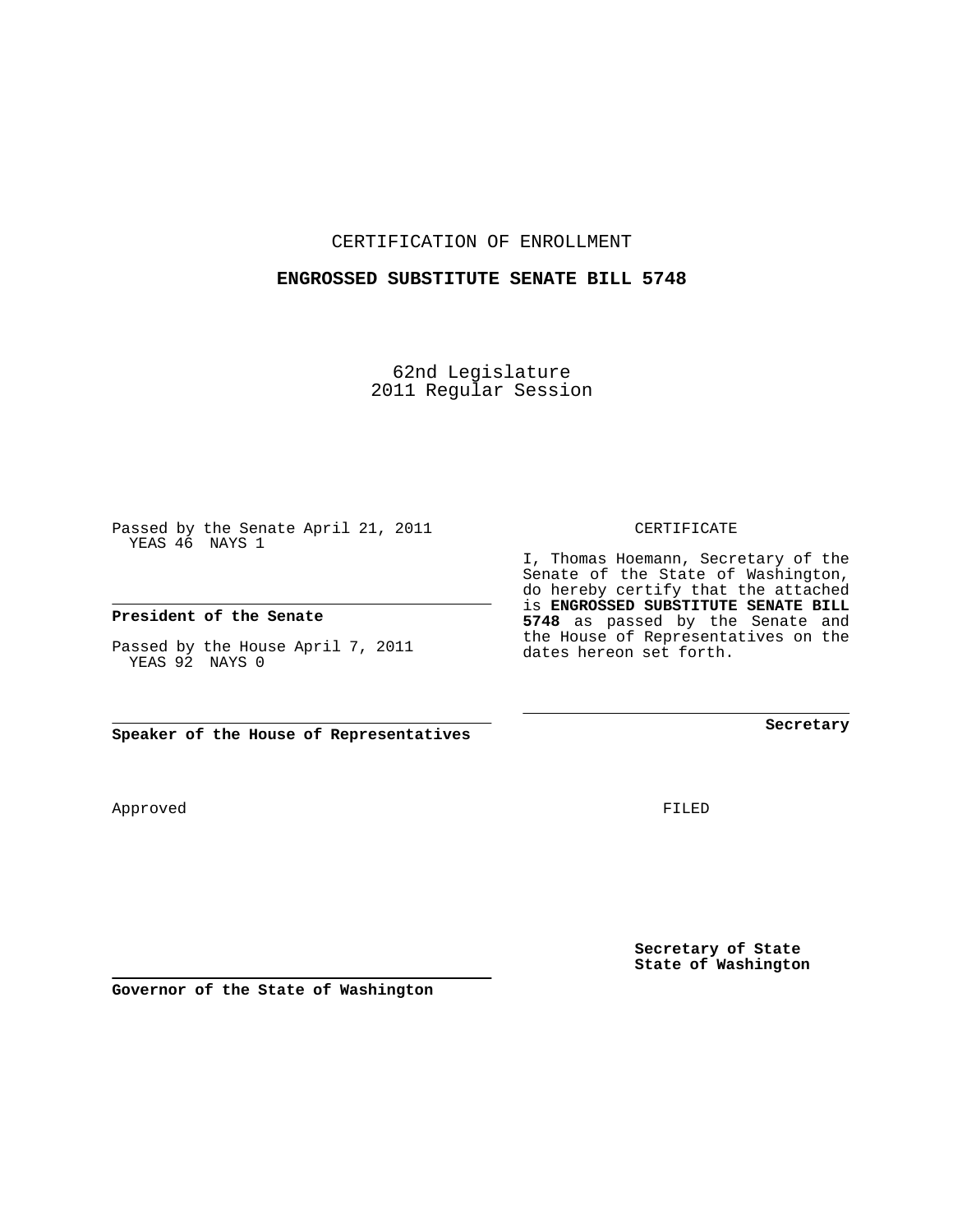## **ENGROSSED SUBSTITUTE SENATE BILL 5748** \_\_\_\_\_\_\_\_\_\_\_\_\_\_\_\_\_\_\_\_\_\_\_\_\_\_\_\_\_\_\_\_\_\_\_\_\_\_\_\_\_\_\_\_\_

\_\_\_\_\_\_\_\_\_\_\_\_\_\_\_\_\_\_\_\_\_\_\_\_\_\_\_\_\_\_\_\_\_\_\_\_\_\_\_\_\_\_\_\_\_

AS AMENDED BY THE HOUSE

Passed Legislature - 2011 Regular Session

## **State of Washington 62nd Legislature 2011 Regular Session**

**By** Senate Agriculture & Rural Economic Development (originally sponsored by Senators Rockefeller, Honeyford, and Chase)

READ FIRST TIME 02/15/11.

1 AN ACT Relating to cottage food operations; amending RCW 69.07.120 2 and 69.07.100; and adding a new chapter to Title 69 RCW.

3 BE IT ENACTED BY THE LEGISLATURE OF THE STATE OF WASHINGTON:

 4 NEW SECTION. **Sec. 1.** The definitions in this section apply 5 throughout this chapter unless the context clearly requires otherwise.

 6 (1) "Cottage food operation" means a person who produces cottage 7 food products only in the home kitchen of that person's primary 8 domestic residence in Washington and only for sale directly to the 9 consumer.

10 (2) "Cottage food products" means nonpotentially hazardous baked 11 goods; jams, jellies, preserves, and fruit butters as defined in 21 12 C.F.R. Sec. 150 as it existed on the effective date of this section; 13 and other nonpotentially hazardous foods identified by the director in 14 rule.

15 (3) "Department" means the department of agriculture.

16 (4) "Director" means the director of the department.

17 (5) "Domestic residence" means a single-family dwelling or an area 18 within a rental unit where a single person or family actually resides. 19 Domestic residence does not include: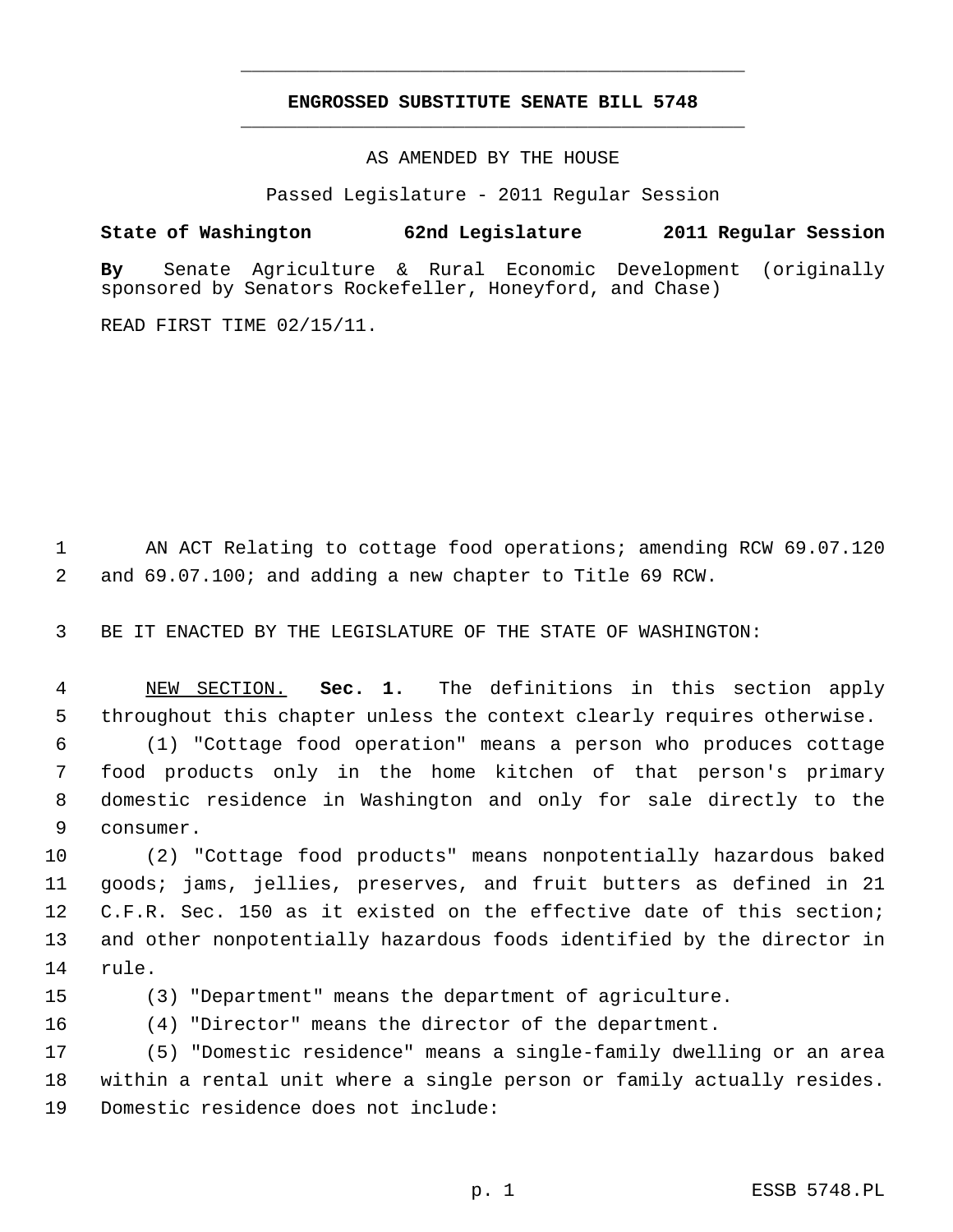1 (a) A group or communal residential setting within any type of 2 structure; or

3 (b) An outbuilding, shed, barn, or other similar structure.

 4 (6) "Home kitchen" means a kitchen primarily intended for use by 5 the residents of a home. It may contain one or more stoves or ovens, 6 which may be a double oven, designed for residential use.

 7 (7) "Permitted area" means the portion of a domestic residence 8 housing a home kitchen where the preparation, packaging, storage, or 9 handling of cottage food products occurs.

10 (8) "Potentially hazardous food" means foods requiring temperature 11 control for safety because they are capable of supporting the rapid 12 growth of pathogenic or toxigenic microorganisms, or the growth and 13 toxin production of Clostridium botulinum.

14 NEW SECTION. **Sec. 2.** (1) The director may adopt, by rule, 15 requirements for cottage food operations. These requirements may 16 include, but are not limited to:

17 (a) The application and renewal of permits under section 3 of this 18 act;

19 (b) Inspections as provided under section 4 of this act;

20 (c) Sanitary procedures;

21 (d) Facility, equipment, and utensil requirements;

22 (e) Labeling specificity beyond the requirements of this section;

23 (f) Requirements for clean water sources and waste and wastewater 24 disposal; and

25 (g) Requirements for washing and other hygienic practices.

26 (2) A cottage food operation must package and properly label for 27 sale to the consumer any food it produces, and the food may not be 28 repackaged, sold, or used as an ingredient in other foods by a food 29 processing plant, or sold by a food service establishment.

30 (3) A cottage food operation must place on the label of any food it 31 produces or packages, at a minimum, the following information:

32 (a) The name and address of the business of the cottage food 33 operation;

34 (b) The name of the cottage food product;

35 (c) The ingredients of the cottage food product, in descending 36 order of predominance by weight;

37 (d) The net weight or net volume of the cottage food product;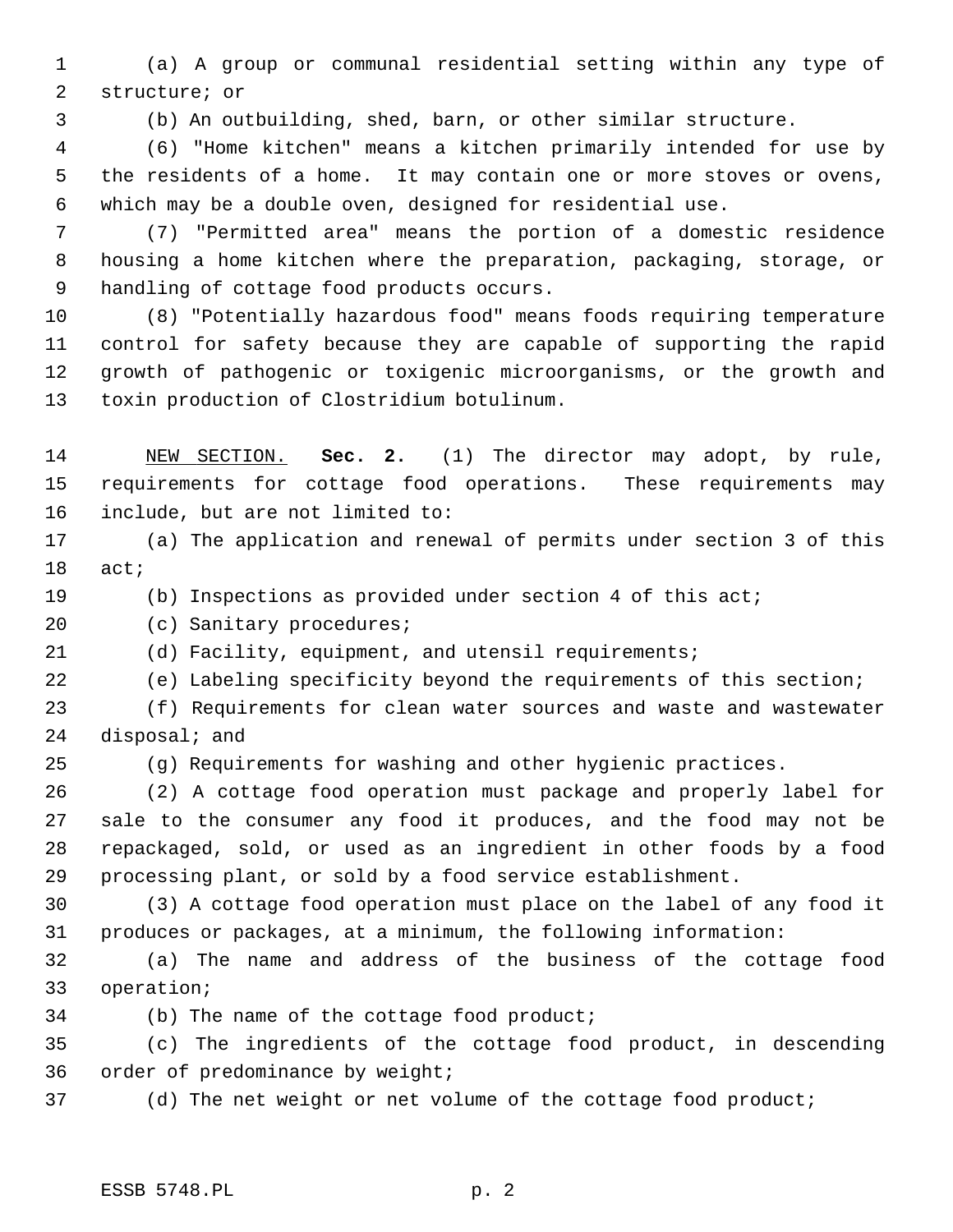1 (e) Allergen labeling as specified by the director in rule;

 2 (f) If any nutritional claim is made, appropriate labeling as 3 specified by the director in rule;

 4 (g) The following statement printed in at least the equivalent of 5 eleven-point font size in a color that provides a clear contrast to the 6 background: "Made in a home kitchen that has not been subject to 7 standard inspection criteria."

 8 (4) Cottage food products may only be sold directly to the consumer 9 and may not be sold by internet, mail order, or for retail sale outside 10 the state.

11 (5) Cottage food products must be stored only in the primary 12 domestic residence.

13 NEW SECTION. **Sec. 3.** (1) All cottage food operations must be 14 permitted annually by the department on forms developed by the 15 department. All permits and permit renewals must be made on forms 16 developed by the director and be accompanied by an inspection fee as 17 provided in section 4 of this act, a seventy-five dollar public health 18 review fee, and a thirty dollar processing fee. All fees must be 19 deposited into the food processing inspection account created in RCW 20 69.07.120.

21 (2) In addition to the provision of any information required by the 22 director on forms developed under subsection (1) of this section and 23 the payment of all fees, an applicant for a permit or a permit renewal 24 as a cottage food operation must also provide documentation that all 25 individuals to be involved in the preparation of cottage foods have 26 secured a food and beverage service worker's permit under chapter 69.06 27 RCW.

28 (3) All cottage food operations permitted under this section must 29 include a signed document attesting, by opting to become permitted, 30 that the permitted cottage food operation expressly grants to the 31 director the right to enter the domestic residence housing the cottage 32 food operation during normal business hours, or at other reasonable 33 times, for the purposes of inspections under this chapter.

34 NEW SECTION. **Sec. 4.** (1) The permitted area of all cottage food 35 operations must be inspected for basic hygiene by the director both 36 before initial permitting under section 3 of this act and annually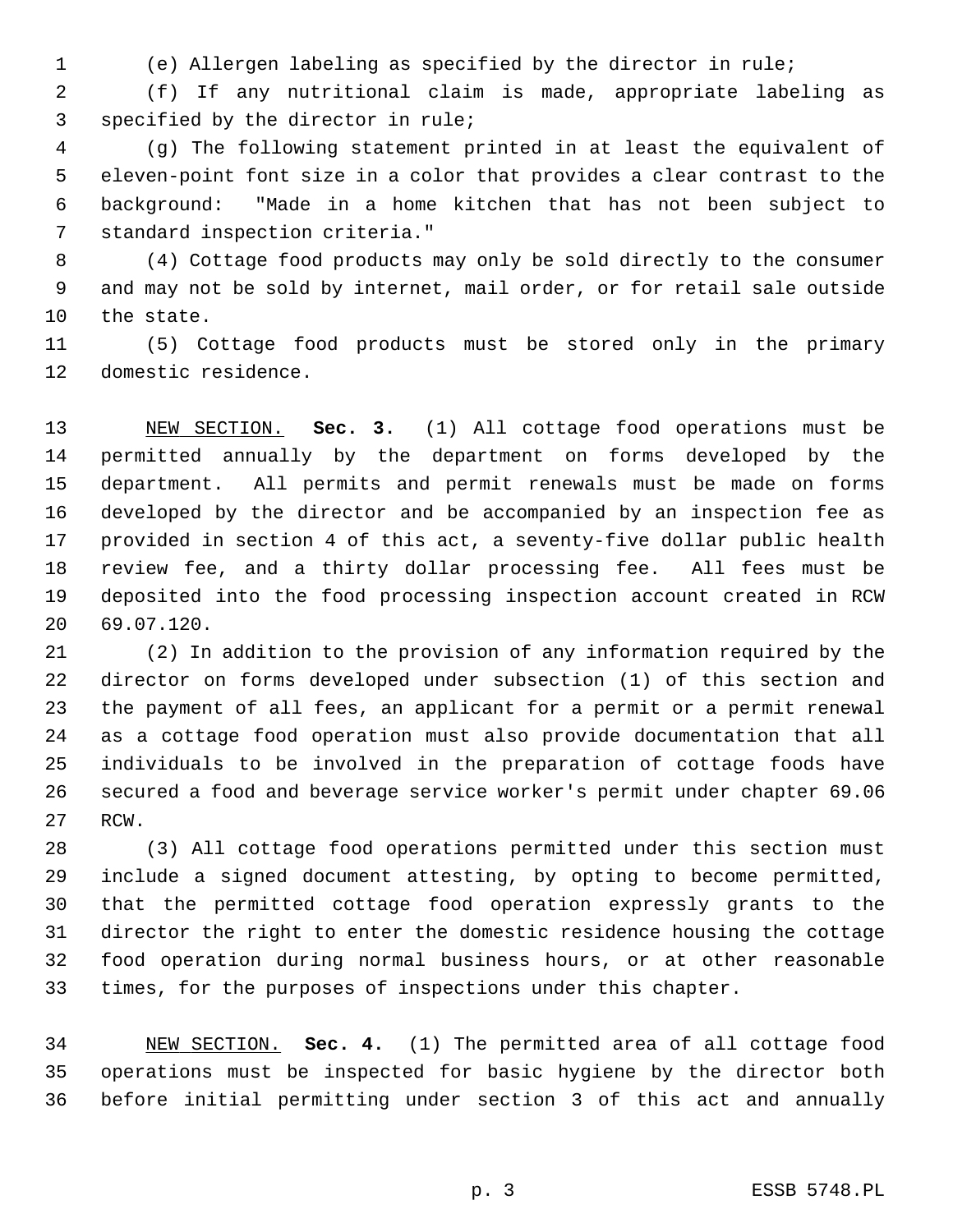1 after initial permitting. In addition, the director may inspect the 2 permitted area of a cottage food operation at any time in response to 3 a foodborne outbreak or other public health emergency.

 4 (2) When conducting an annual basic hygiene inspection, the 5 director shall, at a minimum, inspect for the following:

 6 (a) That the permitted cottage food operator understands that no 7 person other than the permittee, or a person under the direct 8 supervision of the permittee, may be engaged in the processing, 9 preparing, packaging, or handling of any cottage food products or be in 10 the home kitchen during the preparation, packaging, or handling of any 11 cottage food products;

12 (b) That no cottage food preparation, packaging, or handling is 13 occurring in the home kitchen concurrent with any other domestic 14 activities such as family meal preparation, dishwashing, clothes 15 washing or ironing, kitchen cleaning, or guest entertainment;

16 (c) That no infants, small children, or pets are in the home 17 kitchen during the preparation, packaging, or handling of any cottage 18 food products;

19 (d) That all food contact surfaces, equipment, and utensils used 20 for the preparation, packaging, or handling of any cottage food 21 products are washed, rinsed, and sanitized before each use;

22 (e) That all food preparation and food and equipment storage areas 23 are maintained free of rodents and insects; and

24 (f) That all persons involved in the preparation and packaging of 25 cottage food products:

26 (i) Have obtained a food and beverage service workers permit under 27 chapter 69.06 RCW;

28 (ii) Are not going to work in the home kitchen when ill;

29 (iii) Wash their hands before any food preparation and food 30 packaging activities; and

31 (iv) Avoid bare hand contact with ready-to-eat foods through the 32 use of single-service gloves, bakery papers, tongs, or other utensils.

33 (3) The department shall charge an inspection fee of one hundred 34 twenty-five dollars for any initial or annual basic hygiene inspection, 35 which must be deposited into the food processing inspection account 36 created in RCW 69.07.120. An additional inspection fee must be 37 collected for each visit to a cottage food operation for the purposes 38 of conducting an inspection for compliance.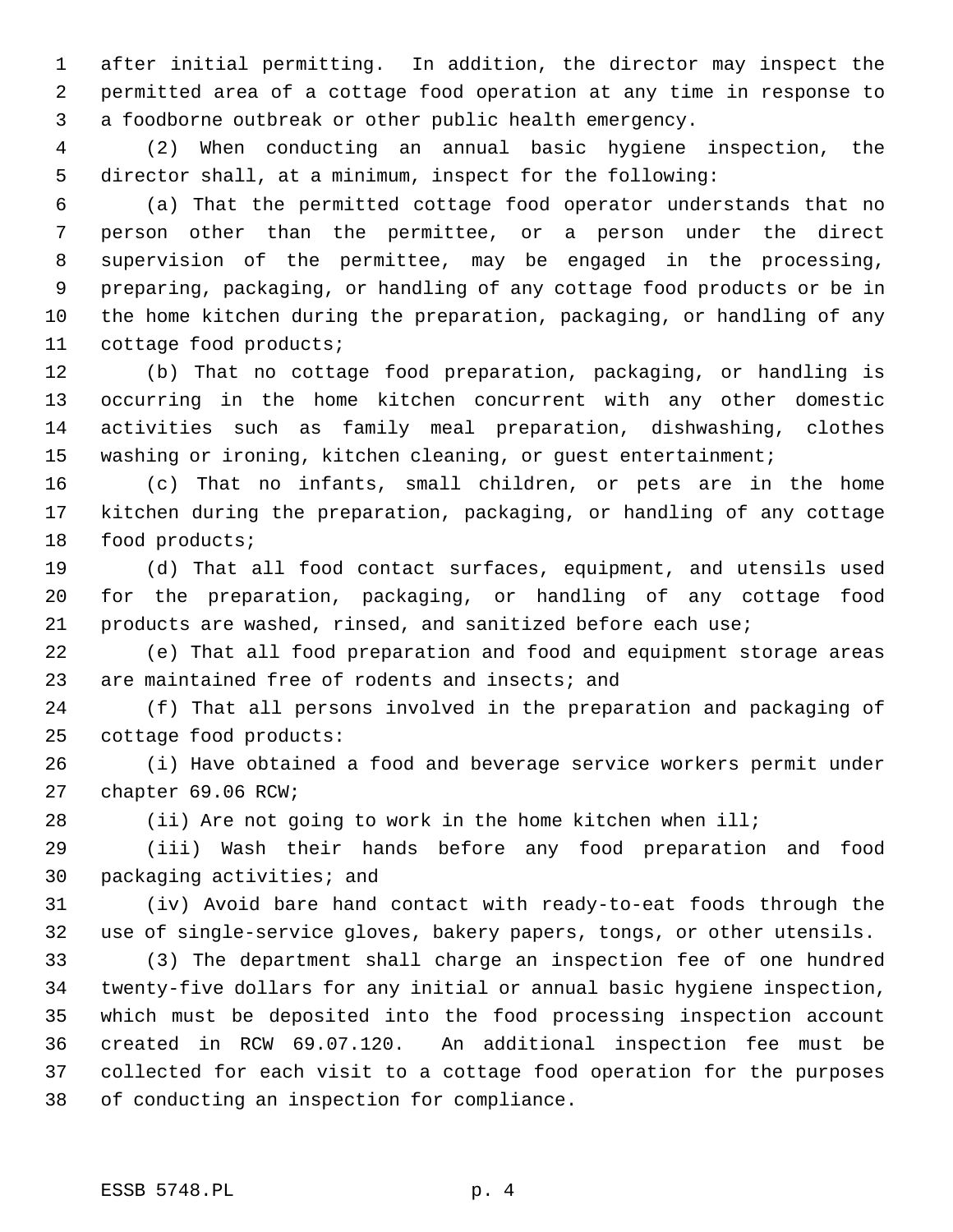1 (4) The director may contract with local health jurisdictions to 2 conduct the inspections required under this section.

 3 NEW SECTION. **Sec. 5.** (1) The gross sales of cottage food products 4 may not exceed an annual amount set by the department. The 5 determination of the maximum annual gross sales must be computed on the 6 basis of the amount of gross sales within or at a particular domestic 7 residence and may not be computed on a per person basis within or at an 8 individual domestic residence.

 9 (2) If gross sales exceed the maximum annual gross sales amount, 10 the cottage food operation must either obtain a food processing plant 11 license under chapter 69.07 RCW or cease operations.

12 (3) A cottage food operation exceeding the maximum annual gross 13 sales amount is not entitled to a full or partial refund of any fees 14 paid under section 3 or 4 of this act.

15 (4) The maximum annual gross sales amount must be established in 16 rule by the department consistent with this subsection. The amount 17 must be set at fifteen thousand dollars until December 31, 2012. 18 Beginning January 1, 2013, the department must increase the fifteen 19 thousand dollar annual gross sales limit biennially to reflect 20 inflation. The department may determine inflation-based increases in 21 any matter it deems most efficient.

22 (5) The director may request in writing documentation to verify the 23 annual gross sales figure.

24 NEW SECTION. **Sec. 6.** (1) For the purpose of determining 25 compliance with this chapter, the director may access, for inspection 26 purposes, the permitted area of a domestic residence housing a cottage 27 food operation permitted by the director under this chapter. This 28 authority includes the authority to inspect any records required to be 29 kept under the provisions of this chapter.

30 (2) All inspections must be made at reasonable times and, when 31 possible, during regular business hours.

32 (3) Should the director be denied access to the permitted area of 33 a domestic residence housing a cottage food operation where access was 34 sought for the purposes of enforcing or administering this chapter, the 35 director may apply to any court of competent jurisdiction for a search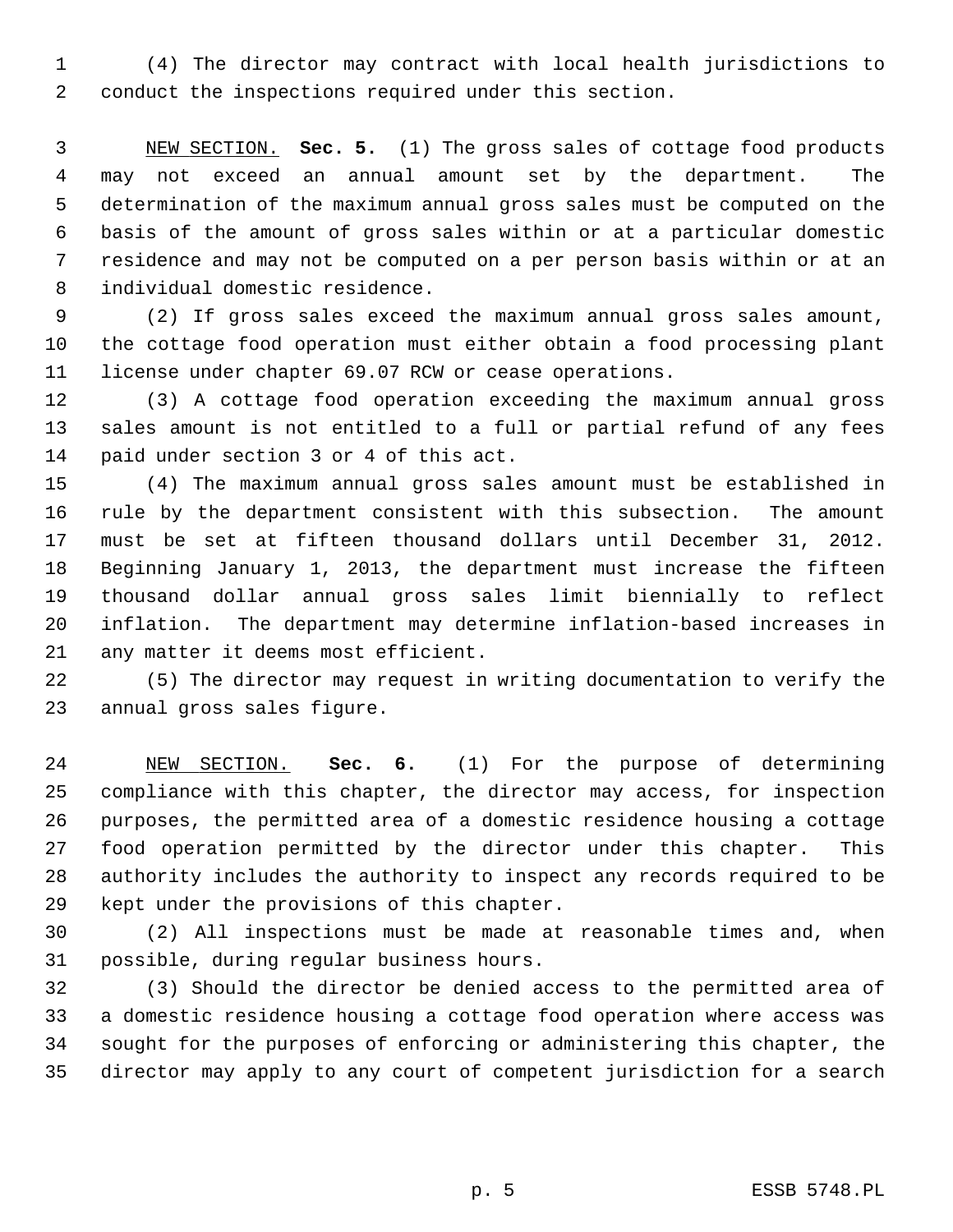1 warrant authorizing access to the permitted area of a domestic 2 residence housing a permitted cottage food operation, upon which the 3 court may issue a search warrant for the purposes requested.

 4 (4) Any access under this section must be limited to the permitted 5 area and further limited to the purpose of enforcing or administering 6 this chapter.

 7 NEW SECTION. **Sec. 7.** (1) After conducting a hearing, the director 8 may deny, suspend, or revoke any permit provided for in this chapter if 9 it is determined that a permittee has committed any of the following 10 acts:

11 (a) Refused, neglected, or failed to comply with the provisions of 12 this chapter, any rules adopted to administer this chapter, or any 13 lawful order of the director;

14 (b) Refused, neglected, or failed to keep and maintain records 15 required by this chapter, or to make the records available when 16 requested pursuant to the provisions of this chapter;

17 (c) Consistent with section 6 of this act, refused the director 18 access to the permitted area of a domestic residence housing a cottage 19 food operation for the purpose of carrying out the provisions of this 20 chapter;

21 (d) Consistent with section 6 of this act, refused the department 22 access to any records required to be kept under the provisions of this 23 chapter; or

24 (e) Exceeded the annual income limits provided in section 5 of this 25 act.

26 (2) The director may summarily suspend a permit issued under this 27 chapter if the director finds that a cottage food operation is 28 operating under conditions that constitute an immediate danger to 29 public health or if the director is denied access to the permitted area 30 of a domestic residence housing a cottage food operation and records 31 where the access was sought for the purposes of enforcing or 32 administering this chapter.

33 NEW SECTION. **Sec. 8.** The rights, remedies, and procedures 34 respecting the administration of this chapter, including rule making, 35 emergency actions, and permit suspension, revocation, or denial are 36 governed by chapter 34.05 RCW.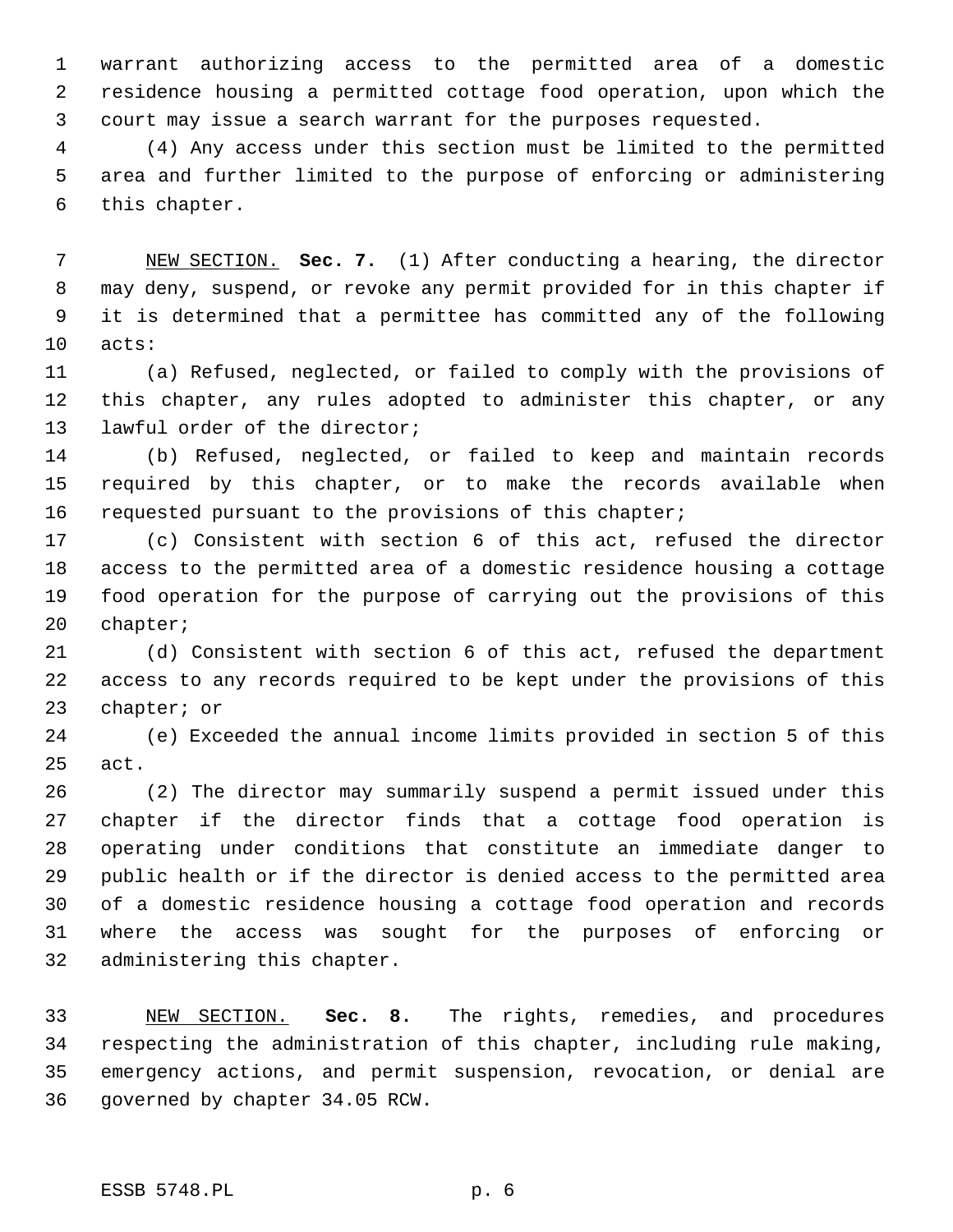1 NEW SECTION. **Sec. 9.** (1)(a) Any person engaging in a cottage food 2 operation without a valid permit issued under section 3 of this act or 3 otherwise violating any provision of this chapter, or any rule adopted 4 under this chapter, is guilty of a misdemeanor.

 5 (b) A second or subsequent violation is a gross misdemeanor. Any 6 offense committed more than five years after a previous conviction 7 shall be considered a first offense.

 8 (2) Whenever the director finds that a person has committed a 9 violation of any of the provisions of this chapter, and that violation 10 has not been punished pursuant to subsection (1) of this section, the 11 director may impose upon and collect from the violator a civil penalty 12 not exceeding one thousand dollars per violation per day. Each 13 violation shall be a separate and distinct offense.

14 NEW SECTION. **Sec. 10.** Except as otherwise provided in this 15 chapter, cottage food operations with a valid permit under section 3 of 16 this act are not subject to the provisions of chapter 69.07 RCW or to 17 permitting and inspection by a local health jurisdiction.

18 NEW SECTION. **Sec. 11.** Nothing in this chapter affects the 19 application of any other state or federal laws or any applicable 20 ordinances enacted by any local unit of government.

21 **Sec. 12.** RCW 69.07.120 and 1992 c 160 s 5 are each amended to read 22 as follows:

23 All moneys received by the department under the provisions of this 24 chapter and chapter 69.--- RCW (the new chapter created in section 14 25 of this act) shall be paid into the food processing inspection account 26 hereby created within the agricultural local fund established in RCW 27 43.23.230 and shall be used solely to carry out the provisions of this 28 chapter and chapters 69.--- RCW (the new chapter created in section 14 29 of this act) and 69.04 RCW.

30 **Sec. 13.** RCW 69.07.100 and 2002 c 301 s 10 are each amended to 31 read as follows:

32 (1) The provisions of this chapter shall not apply to 33 establishments issued a permit or licensed under the provisions of: